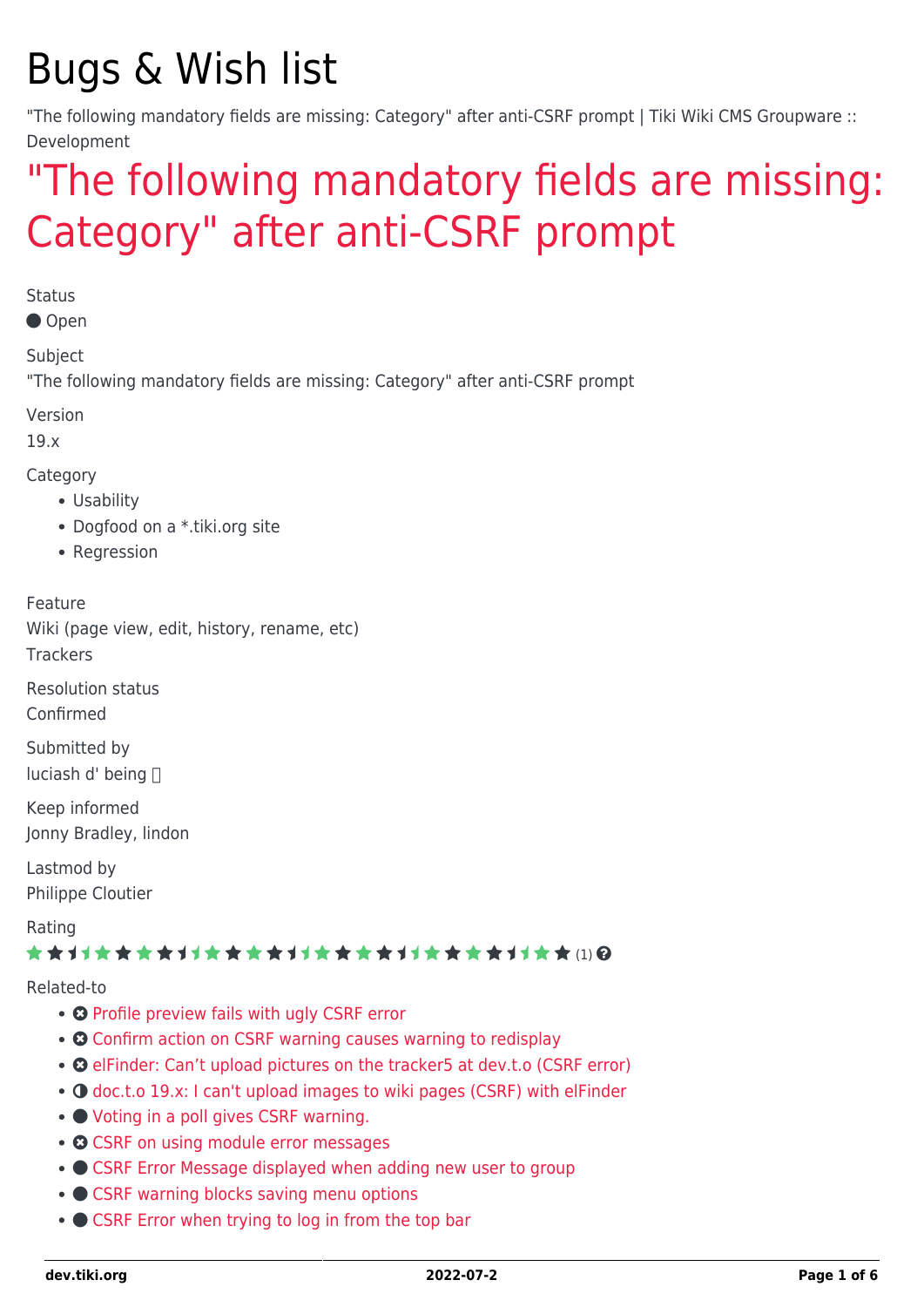- <sup>O</sup> "GZip output" (feature obzip) causes encoding errors in CSRF and error screens
- © [Diagrams have poor usability still in 21.x LTS due CSRF and ticket expiration](https://dev.tiki.org/item7547-Diagrams-have-poor-usability-still-in-21-x-LTS-due-CSRF-and-ticket-expiration)
- **O** [Remove "Protect against CSRF with a protective step" from the login settings page](https://dev.tiki.org/item1095-Remove-Protect-against-CSRF-with-a-protective-step-from-the-login-settings-page)
- **C** [Error trying to open a folder of the file gallery on dev.t.o](https://dev.tiki.org/item6833-Error-trying-to-open-a-folder-of-the-file-gallery-on-dev-t-o)
- ● [CSRF False positives](https://dev.tiki.org/item7133-CSRF-False-positives)
- **[Potential cross-site request forgery \(CSRF\) detected. Operation blocked. Required headers are missing.](https://dev.tiki.org/item7633-Potential-cross-site-request-forgery-CSRF-detected-Operation-blocked-Required-headers-are-missing)**

#### Description

Sometimes after editing and saving the tracker item here I get a CSRF confirmation warning and when I confirm that I see an error on top of the form which says something like:

The following mandatory fields are missing : Category

Even though the category field is there filled with correct category values!

Please note the edited form contains your values but it is not saved yet! Only after another "Save" button click attempt it gets saved normally then...

Importance

7

Priority

35

Demonstrate Bug (Tiki 19+)

Please demonstrate your bug on show2.tikiwiki.org

Version: trunk ▼ [Create show2.tikiwiki.org instance](#page--1-0)

Ticket ID 6926

Created Friday 16 November, 2018 13:17:46 GMT-0000 by luciash d' being

LastModif Sunday 10 October, 2021 11:39:18 GMT-0000

## Comments



#### [Xavier de Pedro](https://dev.tiki.org/user9794) 18 Nov 18 21:01 GMT-0000

also when monitoring this tracker item, for instance

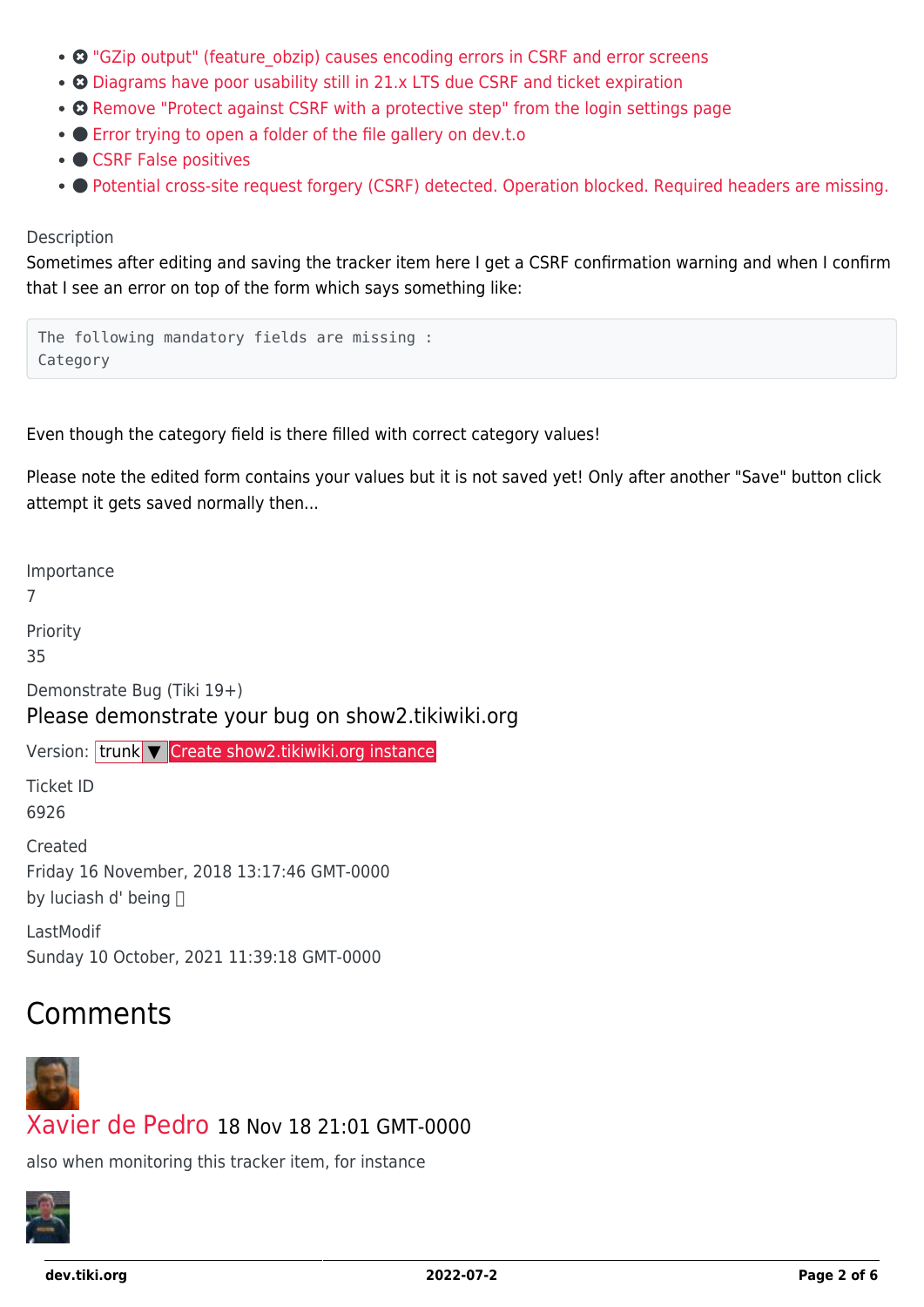### [Jonny Bradley](https://dev.tiki.org/user8515) 19 Nov 18 14:37 GMT-0000

That one should be fixed in [r68325](http://sourceforge.net/p/tikiwiki/code/68325) but i don't think it's connected to the others necessarily...



Yep, monitoring issue seems fixed, just tested here.



I confirm #1. It happened to me on [another ticket.](https://dev.tiki.org/item6718-Wiki-Syntax-page-at-dev-is-broken) I commented, then tried to confirm the report, but got this error and had to start over.



#### [Bernard Sfez / Tiki Specialist](https://dev.tiki.org/user11581) 20 Nov 18 09:18 GMT-0000

It happen a lot on doc and dev when editing pages.



#### [Philippe Cloutier](https://dev.tiki.org/user232) 20 Nov 18 15:11 GMT-0000

It happened to me again that same ticket. No comment this time. Again, the second attempt worked.



#### [Marc Laporte](https://dev.tiki.org/user11197) 18 Jan 19 19:33 GMT-0000

I edited wiki pages on dev.tiki.org just now, without any issue.



#### [Xavier de Pedro](https://dev.tiki.org/user9794) 19 Jan 19 19:23 GMT-0000

Lucky you **D** I edited a tracker item right now, [https://dev.tiki.org/item6937-Plugin-Pivottable-inserts-wrong-codes-in-p](https://dev.tiki.org/item6937-Plugin-Pivottable-inserts-wrong-codes-in-params-data-rows-and-cols-through-plugin-helper-ui) [arams-data-rows-and-cols-through-plugin-helper-ui](https://dev.tiki.org/item6937-Plugin-Pivottable-inserts-wrong-codes-in-params-data-rows-and-cols-through-plugin-helper-ui)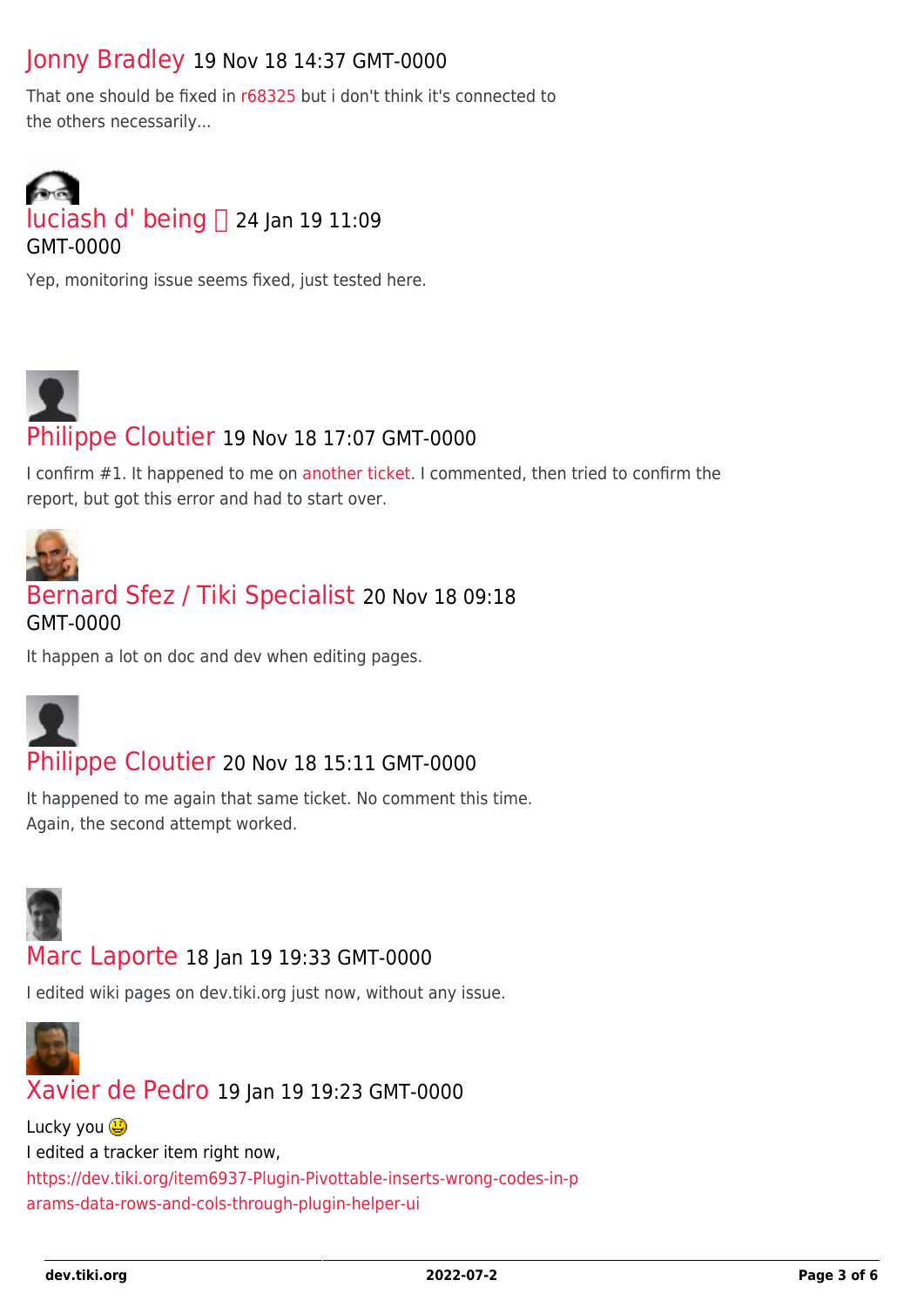#### Changes:

[https://dev.tiki.org/tiki-tracker\\_view\\_history.php?itemId=6937](https://dev.tiki.org/tiki-tracker_view_history.php?itemId=6937)

and saw the warning about potential CSRF In addition, another oddity was shown: it reported also that:

While there were already 3 categories selected, and I hadn't made any change in those categs, afaik. Odd.



#### [Xavier de Pedro](https://dev.tiki.org/user9794) 19 Jan 19 21:44 GMT-0000

It happened again to me editing a second time this other tracker item:

[https://dev.tiki.org/item7000-trackerlist-in-plugin-helper](https://dev.tiki.org/item7000-trackerlist-in-plugin-helper-popup-ui-doesn-t-allow-to-select-fields-by-name-nor-type-their-id-numbers)[popup-ui-doesn-t-allow-to-select-fields-by-name-nor-type](https://dev.tiki.org/item7000-trackerlist-in-plugin-helper-popup-ui-doesn-t-allow-to-select-fields-by-name-nor-type-their-id-numbers)[their-id-numbers](https://dev.tiki.org/item7000-trackerlist-in-plugin-helper-popup-ui-doesn-t-allow-to-select-fields-by-name-nor-type-their-id-numbers)

csrf and false positive warning of missing category field values (when in fact some values were selected already in that category field). Weird



### [Philippe Cloutier](https://dev.tiki.org/user232) 06 Feb 19 16:26 GMT-0000

Replying to both Marc and Xavier:

This ticket used to track 2 similar issues. You 2 are testing 2 different issues. The ticket's scope was recently limited to what was issue #1, i.e. an error when editing items of this tracker.

Regarding issue #2, there is a condition to reproduce: some time (I believe fairly confidently 15 minutes) has to elapse between the moment the form is generated and the moment it is submitted.

# [Philippe Cloutier](https://dev.tiki.org/user232) 04 Feb 19 22:57 GMT-0000

I do not consider issue #2 as a bug. In any case, while it is similar to #1, it is technically independent. Please remove issue #2 from the scope of this ticket and open a new ticket dedicated to it if you wish.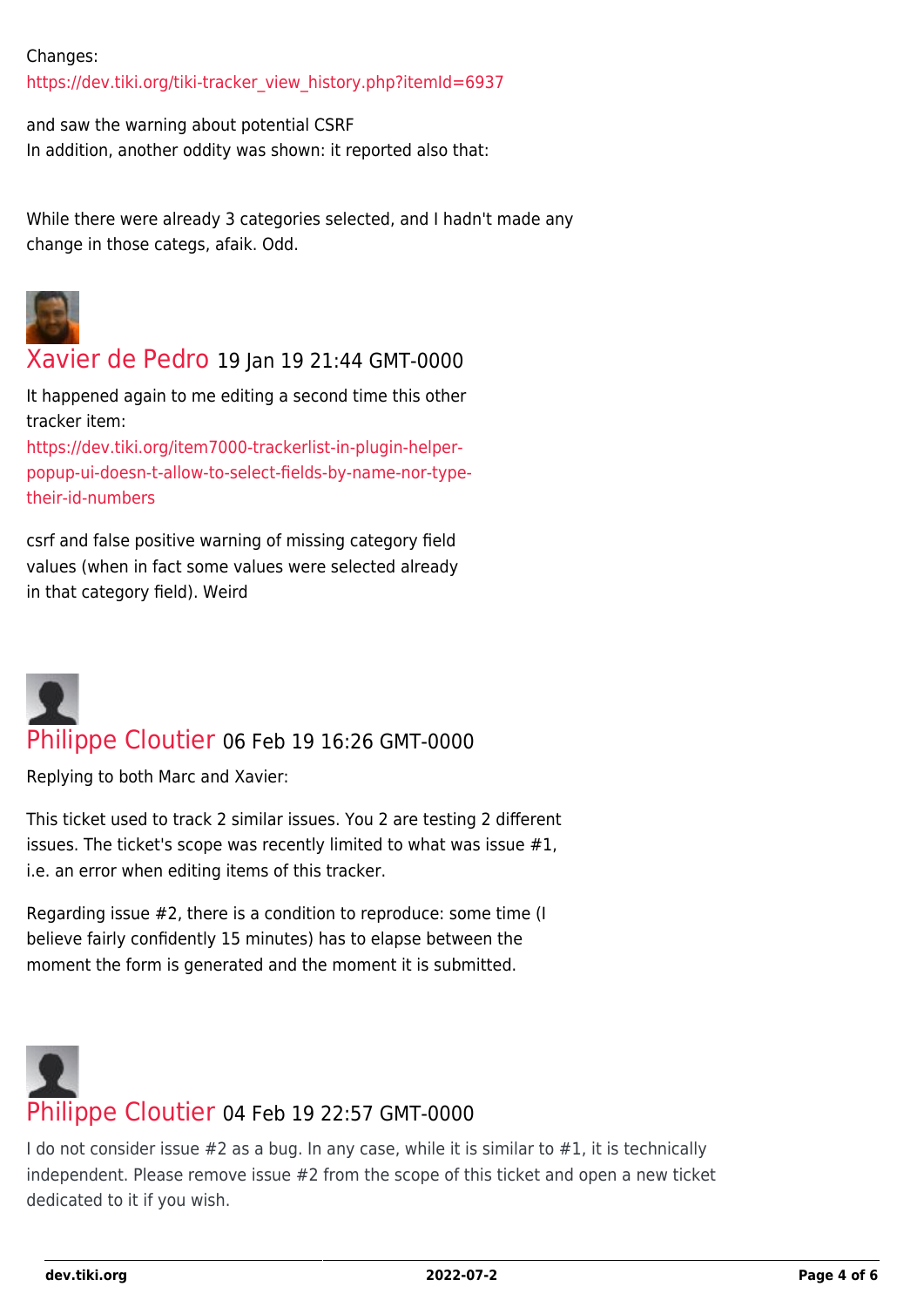# luciash d' $being \bigcap_{05}$  Feb 19 14:21 GMT-0000

Can you edit that please?

## [Philippe Cloutier](https://dev.tiki.org/user232) 05 Feb 19 18:09 GMT-0000

I changed the description. Here is the description of the issue I removed from the scope :

#### $66$

Sometimes when editing a wiki page the CSRF warning now happens too, as seen on the Monthly Roundtable recording here: [https://recordings.rna1.blindsidenetworks.com/cit](https://recordings.rna1.blindsidenetworks.com/citadelrock/d559965849921585c1849af03b7a51638700d979-1542294004020/presentation/?t=64m35s) [adelrock/d559965849921585c1849af03b7a51638](https://recordings.rna1.blindsidenetworks.com/citadelrock/d559965849921585c1849af03b7a51638700d979-1542294004020/presentation/?t=64m35s) [700d979-1542294004020/presentation/?t=64m35](https://recordings.rna1.blindsidenetworks.com/citadelrock/d559965849921585c1849af03b7a51638700d979-1542294004020/presentation/?t=64m35s) [s](https://recordings.rna1.blindsidenetworks.com/citadelrock/d559965849921585c1849af03b7a51638700d979-1542294004020/presentation/?t=64m35s)

As I found that importance 10 was inappropriate for the scope, I decreased it. The new value 7 was a quick feeling, feel free to adjust.



It would probably help to reproduce this issue on a show instance. If it can be demonstrated that there is an engine bug which may affect more than dev.tiki.org, I guess the ticket's title should be adjusted (removing "Category").

## Attachments

| filename                     | created | hits | comment | version | filetype |
|------------------------------|---------|------|---------|---------|----------|
| No attachments for this item |         |      |         |         |          |